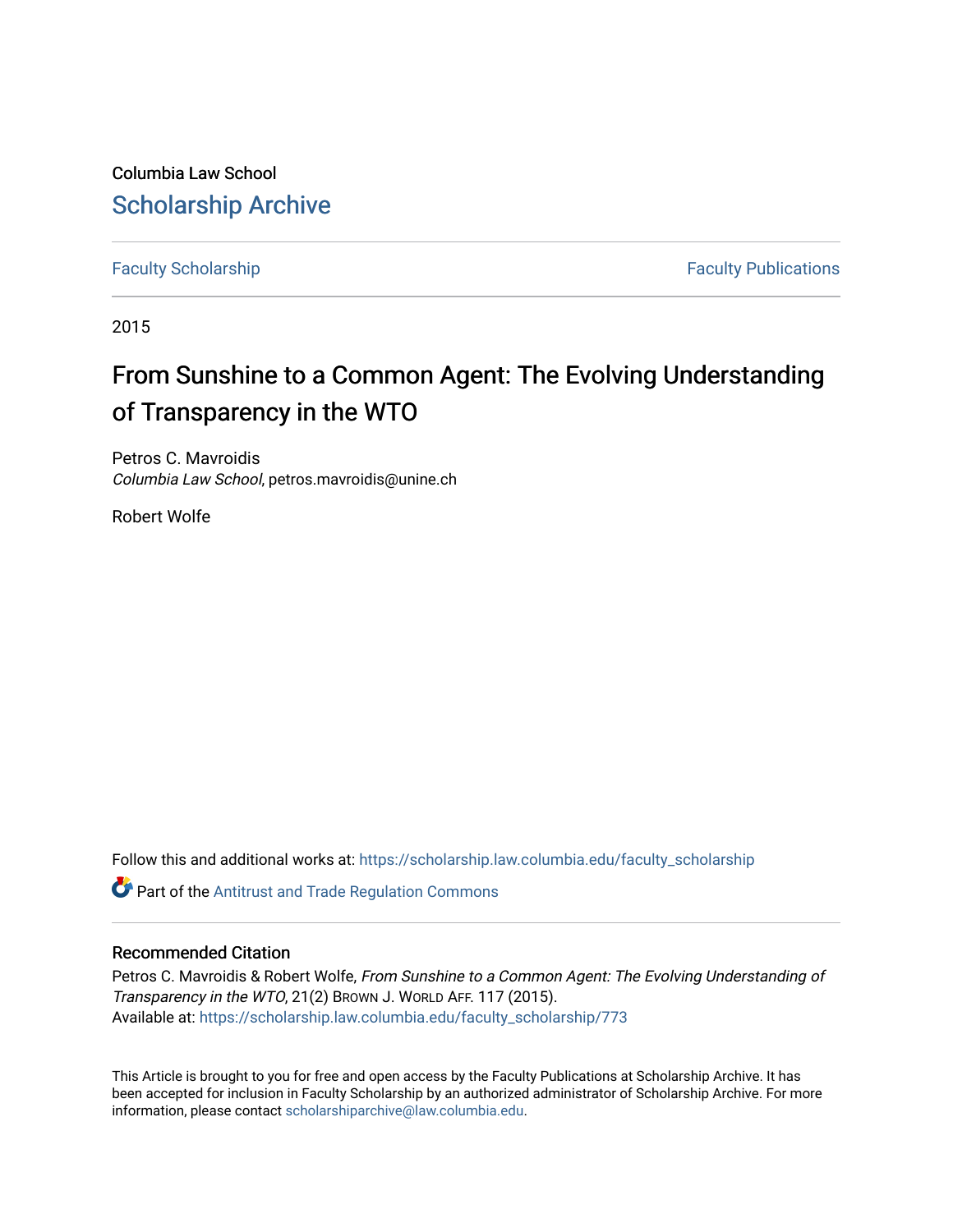# **From Sunshine to a Common Agent: The Evolving Understanding of Transparency in the WTO**

| PETROS C. MAVROIDIS | <b>ROBERT WOLFE</b>          |
|---------------------|------------------------------|
| Professor of Law    | Professor in Policy Studies  |
| Columbia Law School | Queen's University (Ontario) |

### THE **REAL JEWEL IN THE WTO's CROWN**

**TRANSPARENCY OBLIGATIONS HAVE UNDERGONE SUBSTANTIAL** transformations since the inception of the General Agreement on Tariffs and Trade **(GATT)** in **<sup>117</sup>** 1947. From an obligation to publish general laws affecting trade, the system now includes peer review **by** governments (in the form of monitoring and surveillance) and efforts to inform the public. These accomplishments are remarkable, but much remains to be done. Originally designed for a handful of developed countries, the global trading system now must provide an expanded knowledge base that benefits **160** member states, millions of economic actors, and hundreds of millions of citizens with inadequate resources to acquire information on their own. But that knowledge base remains incomplete.

The role of the World Trade Organization (WTO) is often thought to be twofold-conducting formal rounds of negotiations and resorting to the dispute settlement system-but the third dimension of its work, which can be

PETROS **C.** MAVROIDIS is Professor of Law at Columbia Law School, New York, currently on leave at the European University Institute in Florence. He has recently acted as chief reporter for the **ALI** project "Principles of International Trade." His latest publication is *Regulation ofInternational Trade* (MIT Press, **2015).**

ROBERT WOLFE is Professor of the School of Policy Studies at Queen's University in Kingston, Ontario. His recent publications include "An Anatomy of Accountability at the WTO" in *Global Policy,* and "First Diagnose, Then Treat: What Ails the Doha Round?" in *World Trade Review.* **He** is coeditor of *Adapring Canadian Trade and Commerce Policies to New Global Realities* (Institute for Research on Public Policy, forthcoming **2015).**

Copyright **@ 2015 by** the *Brown Journal of WorldAfairs*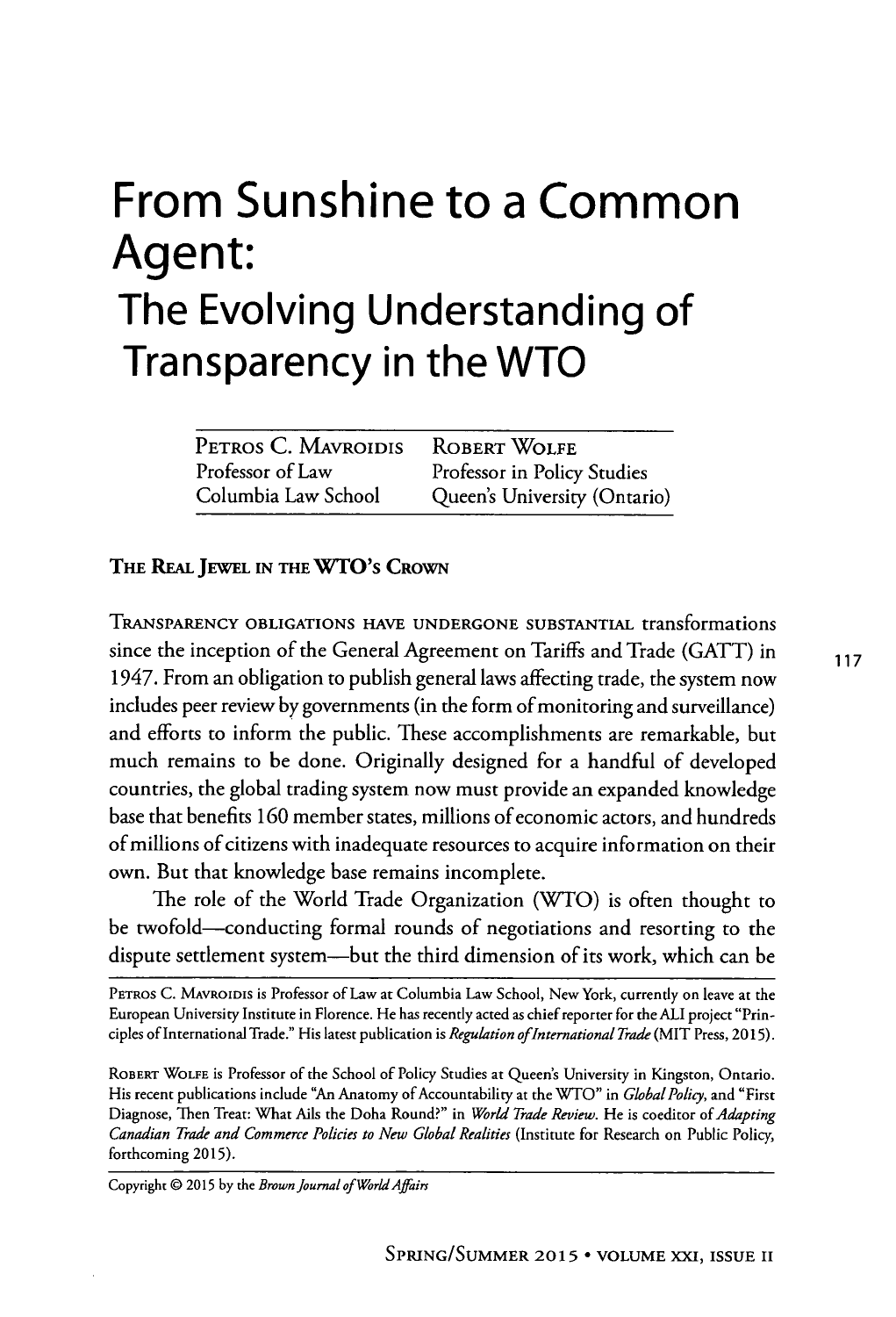broadly grouped as transparency and accountability mechanisms, may be the most important. Transparency is part of the WTO's **DNA,** and can be traced at least through the 1947 **GATT** back to a **1923** treaty on customs cooperation. This essential element of WTO institutional design illuminates trade policy practices to the benefit of both governments and traders. The WTO's twentieth anniversary is an appropriate moment to describe the impressive evolution of its transparency mechanisms, assess the effectiveness of these mechanisms, and reflect on what more must be done if the WTO is to fulfill its potential as the central institution for governing the global trading system.

The first use of sunshine as a metaphor for transparency as a policy tool is attributed to the **U.S.** jurist Louis Brandeis. In writing about efforts to regulate finance, Brandeis stated, "Publicity is justly commended as a remedy for social and industrial diseases. Sunlight is said to be the best of disinfectants; electric light the most efficient policeman."'

The Brandeis view assumes that agents whose actions are subject to public scrutiny will hew more closely to shared understandings of the common good. **If** not, other agents provided with information can exercise appropriate discipline. In this view of agency, sunlight contributes more to social order than does coercion. Sunlight plays this role in the trading system **by** reducing information **118** asymmetries. **If** the goal of trade agreements is to have binding commitments reduce the policy uncertainty that would otherwise afflict trade relations, then the credibility of those commitments matters. Transparency ought to improve the operation of the trading system **by** allowing all members to verify that national law, policy, and implementation achieve the objective of the agreements.

> The drafters of the **GATT** assumed that publication of trade laws alone was sufficient. Over time, however, participants in the trading system gradually learned that a more active form of publication was needed to draw relevant information to the attention of other governments in the form of notifications through the Secretariat.<sup>2</sup>**By** the 1970s, it was becoming clear that governments needed a forum to discuss such notifications; in **1980,** the **GATT** Council began a biannual review of notifications.<sup>3</sup> Neither that review nor the notifications themselves, however, provided enough information. The Uruguay Round agreements created a much more elaborate structure of committees, with a working group on how to make the many new notification requirements work.

> Creating opportunities to discuss new measures in advance of their implementation can reduce the potential for conflict between states. For example, when a measure is modified to accommodate the interests of partners, economic actors only have time to adjust if the information is available to them. The original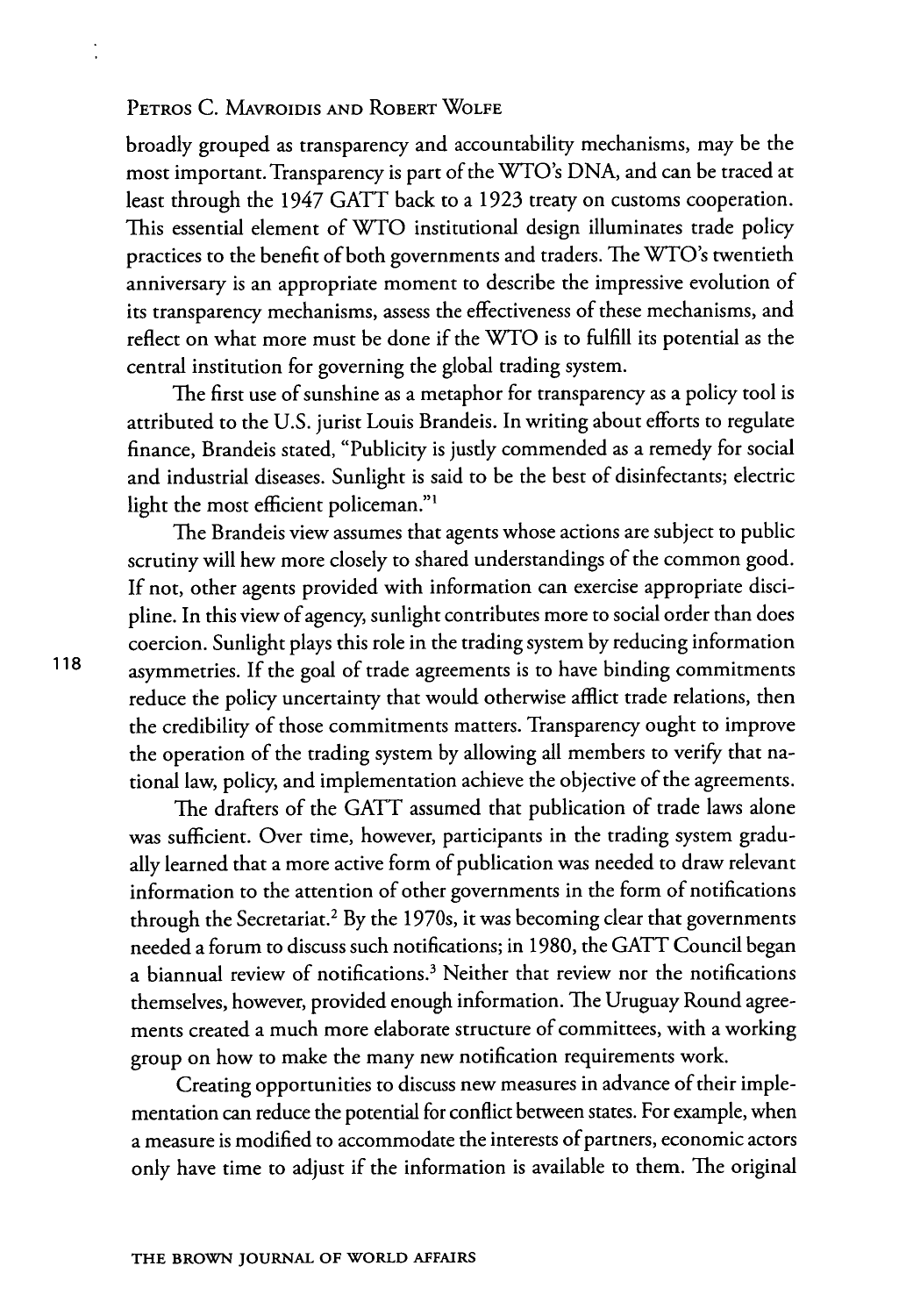**GATT** transparency system assumed that the primary agents were government officials in developed countries and traders with the sophistication to make use of published information. The picture changed dramatically over the years as more and more countries joined the GATT/WTO, expanding membership from the original **23** countries to today's **160,** and the amount of trade-relevant regulation proliferated. Less than **10** years after the creation of the WTO, members had already concluded that further action was needed to make information available to developing countries, the public, and economic actors.

We first examine the evolution of the transparency discipline within the world trading system, before performing a reality check and discussing whether the transparency obligations have been observed. Next, we suggest that trade policy information is a public good, one that will be under-provided to both traders and smaller members without stronger incentives and/or disciplines. We conclude with three proposals for the optimal future evolution of the transparency obligation.

The paper proposes a stronger role for the WTO Secretariat as a common agent for all participants in the trading system **by** providing more and more focused sunshine on global trade.

### **THREE GENERATIONS OF TRANSPARENCY** 119

WTO transparency has evolved through three generations.<sup>4</sup> The first generation refers to the original **GATT** policies on information from 1947 as elaborated over the years. The second generation refers to the monitoring and surveillance mechanisms, introduced with the conclusion of the Tokyo Round negotiations in **1979** and enhanced in the Uruguay Round negotiations, that led to the creation of the WTO in **1995.** The third generation refers both to managing an enlarged WTO with **160** members and to greater openness to the public, facilitated **by** the emergence of the Internet, especially after a 2002 decision on access to documents.

### *FIRST-GENERATION TEETHING PRoBLEMS*

Most first-generation WTO transparency provisions relate to the obligations incumbent on governments for trade policy transparency at home. This principle is first seen in Article X of the **GATT** on "Publication and Administration of Trade Regulations," but **it** is now found in many other WTO agreements. Publication, which remains essential, proved to have at least two limitations.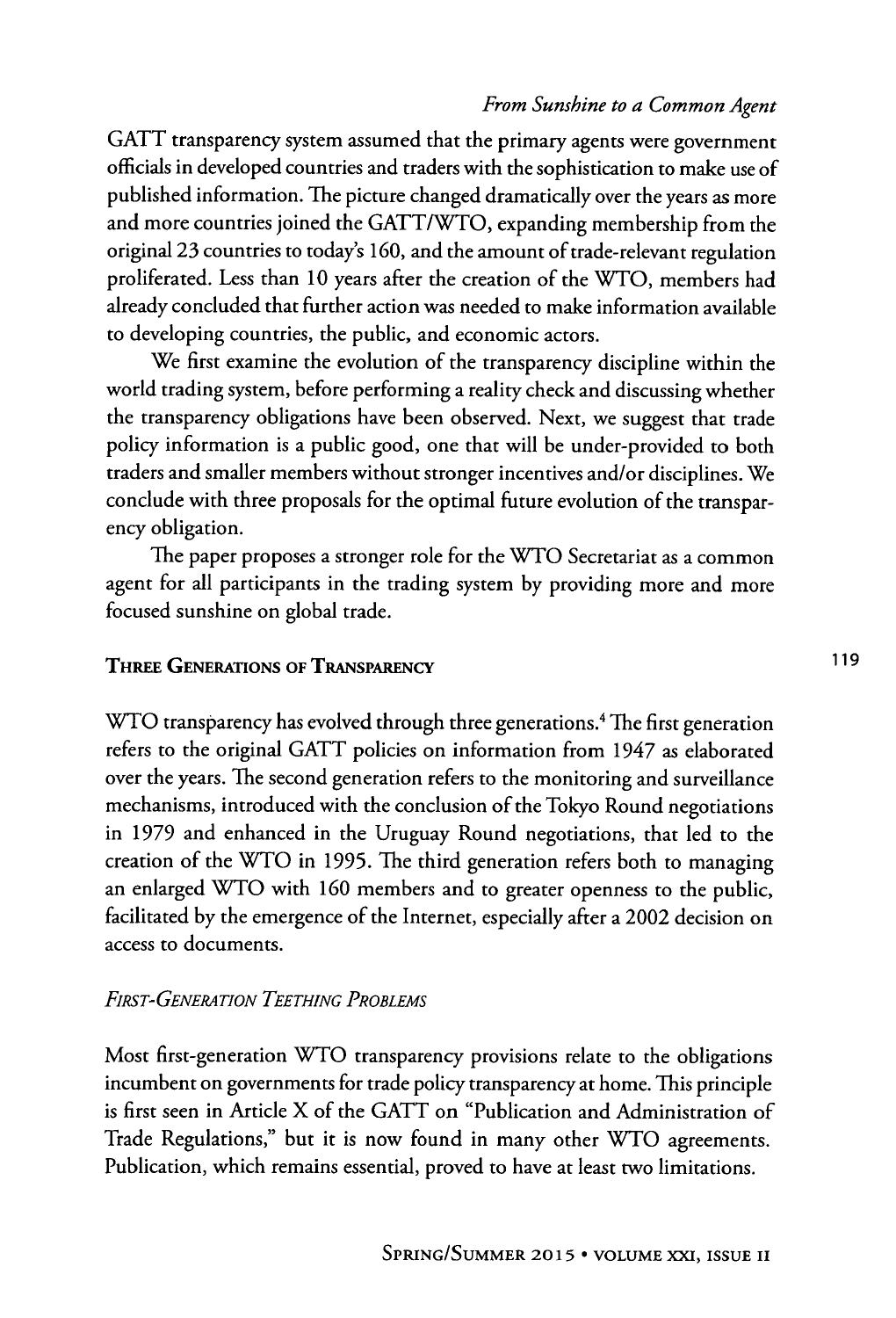First, publication is restricted to "laws of general application"-a sensible decision, since otherwise a cost would be imposed on WTO members to provide information that might be of little use to traders.' Disputes have arisen, and continue to arise, about what "general application" means, which is one of the

## WTO members have consistently pre-<br> $\frac{1}{2}$   $\frac{1}{2}$   $\frac{1}{2}$   $\frac{1}{2}$   $\frac{1}{2}$   $\frac{1}{2}$   $\frac{1}{2}$   $\frac{1}{2}$   $\frac{1}{2}$   $\frac{1}{2}$   $\frac{1}{2}$   $\frac{1}{2}$   $\frac{1}{2}$   $\frac{1}{2}$   $\frac{1}{2}$   $\frac{1}{2}$   $\frac{1}{2}$   $\frac{1}{2}$   $\frac{1}{2$ ferred to be parsimonious about what **GATT** Article X. Such comthey publish, since some of the informa- plaints often concern inconsis-<br>tent administration of domestic tion provided could be self-incriminating.

of all WTO disputes concern customs procedures, including,

for example, a complaint **by** the United States in EC-Selected Customs Matters **(DS315).** WTO members have consistently preferred to be parsimonious about what they publish, since some of the information provided could be self-incriminating.

Second, though the obligation emphasizes unveiling information in a publicly available form, procurement of that information can nonetheless be costly. Most traders are helped, for example, **by** information about subsidies published in a local newspaper that is not in a official WTO language. Publication at home does not necessarily mean that other members of the WTO are 120 notified. The only significant **GATT** notification requirements are in Article **XVI,** which requires notification of subsidies, and Article XXIV, which requires notification regarding free trade agreements (FTAs).<sup>6</sup>

### *FROM PUBLICATION TO NOTIFICATION*

Notification obligations began to expand in the 1980s as the new Tokyo Round obligations took the **GATT** "behind the border," **by** creating new obligations pertaining to measures applied to both domestic as well as imported products that had been cleared through customs. Until then, the focus had been on measures at the border that hit only imports, but the remarkable reduction of the level of tariffs allowed traders to better understand the bite of domestic policies and persuaded them that it was high time they were rationalized. This type of discipline further expanded with the advent of the WTO in **1995.** Publication at home is barely enough when most trade measures have their effects at the border. To encourage submission of information, members agreed in one of the decisions adopted with the creation of the WTO that notification was without prejudice to whether a measure was consistent with the member's WTO obligations.<sup>7</sup> They established a Central Registry of Notifications to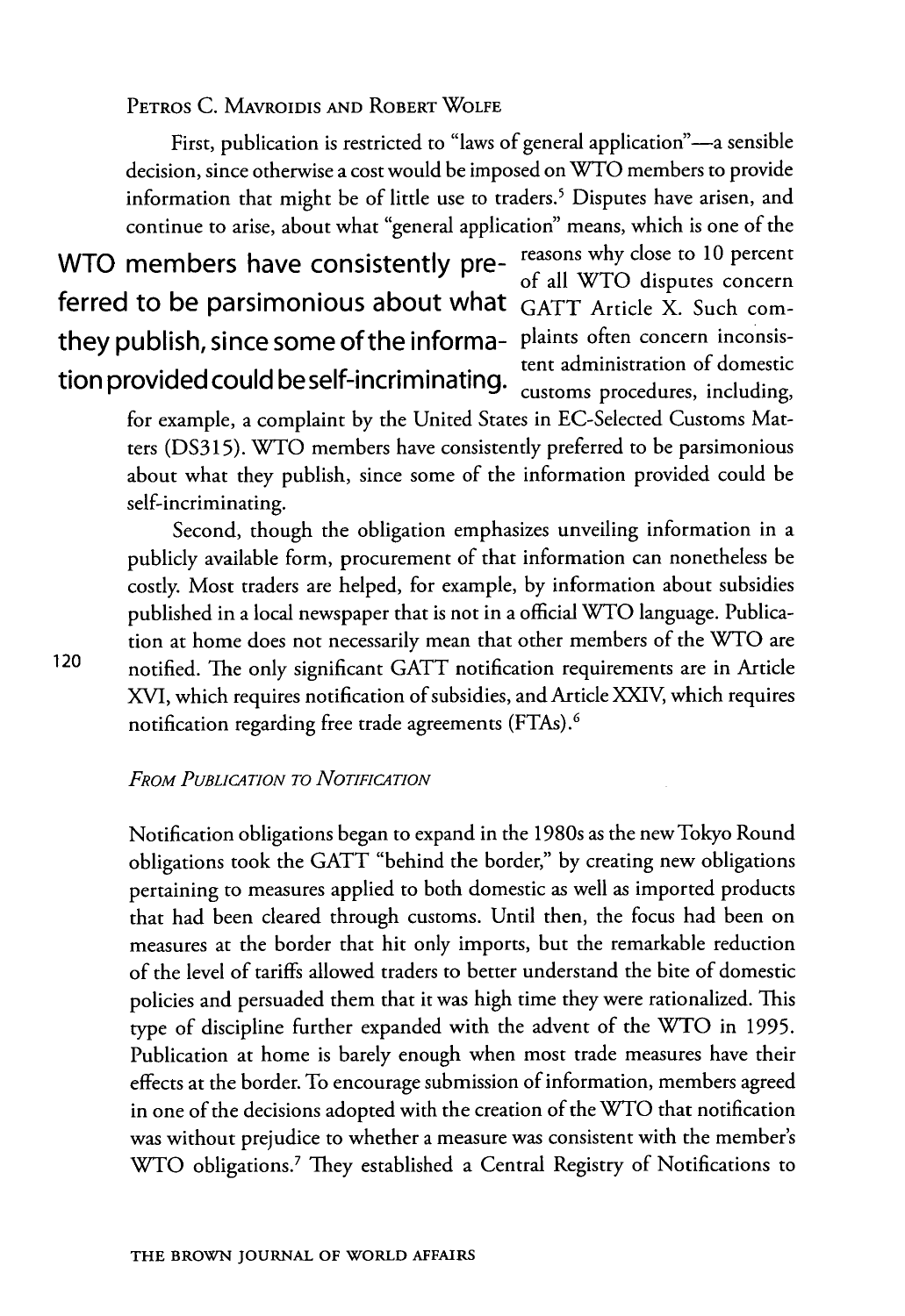receive and maintain notifications, to inform each member annually of its regular notification obligations, and to draw the attention of individual members to regular notification requirements that remain unfulfilled. **By 2011,** the central database covered **176** notification requirements, of which 42 were recurring requirements on a semiannual, annual, biennial, or triennial basis.<sup>8</sup> This number has increased with the new Trade Facilitation Agreement.

Notification is one leg of second-generation obligations, the other being the establishment of monitoring and surveillance mechanisms. Members review each other's implementation of the agreements in the various WTO committees, often with an opportunity to ask each other questions about their respective notifications. The Agriculture Committee, for example, devotes a significant part of each regular meeting to reviewing notifications that range from information regarding the level of export subsidies paid to the adoption of policies concerning environmental protection.9 The Committee on Regional Trade Agreements' (CRTA) Transparency Mechanism allows discussion of notification of new regional trade agreements (RTAs) to expose the potentially negative aspects of an RTA without requiring members to give **it** formal approval."o Peer review of the ensemble of a country's trade policy, but not consideration of specific obligations, is also found in the Trade Policy Review Mechanism (TPRM). Discussion there is based on major reports written both **by** the WTO Secretariat and the member under review.<sup>11</sup>

The most elaborate monitoring and surveillance mechanism is now known as the specific trade concerns **(STC)** procedure in the Sanitary and Phyto-sanitary Measures and Technical Barriers to Trade committees. WTO members can informally challenge the consistency of notified measures **by** raising an **STC;** if the member is not satisfied with the responses given, **it** can raise a formal dispute **by** requesting consultations in the dispute settlement system with the member that had adopted the challenged measure. 12 The term is not mentioned in the text of any WTO agreement, although many agreements encourage a process in which members may engage in ad hoc consultations on their notification of new trade measures, and others, notably the Agriculture Committee, also now have an online database of matters raised in the committee.

### *INTO THE GREAT WIDE OPEN*

Third-generation transparency focuses on the efficiency of procuring information. The Technical Barriers to Trade (TBT) Agreement is the front-runner here. It requires the establishment of inquiry points, where private traders can seek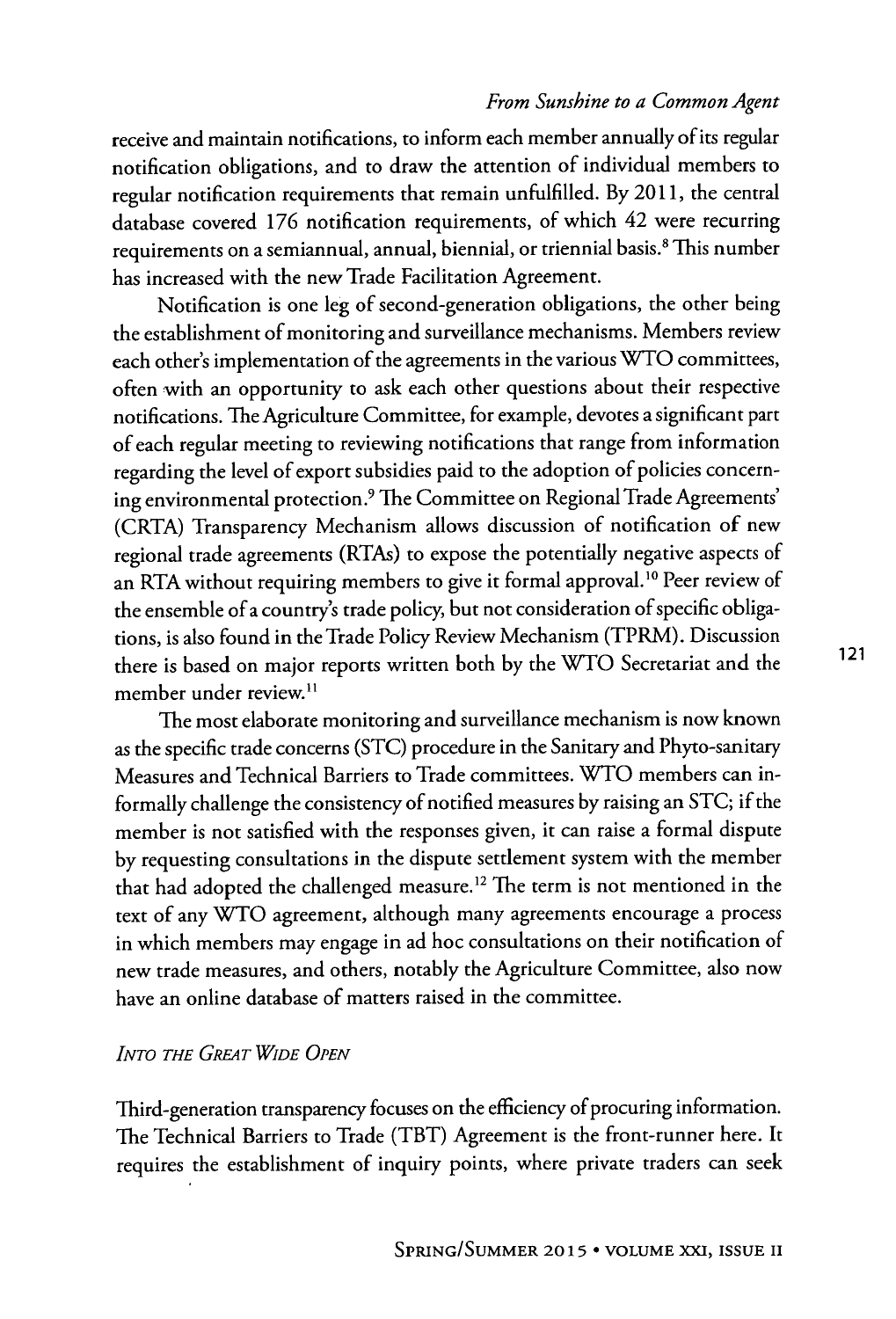information from a foreign government about the workings of technical regulations. Traders therefore do not have to depend on their own government for this information, and other governments, too, will receive similar information in the TBT Committee. Inquiry points are the first step toward creating a socalled "single window" for trading information in each member state, thus reducing the search costs of information procurement. In a similar vein, the WTO's new Integrated Trade Intelligence Portal (I-TIP) provides a single entry point for information compiled **by** the WTO on trade policy measures. I-TIP covers both tariff and non-tariff measures affecting trade in goods as well as information on trade in services, trade in government procurement markets, regional trade agreements, and the accession commitments of WTO members. This transparency system looks good on paper, but does it work?

### **REALITY CHECK**

The evolution of the GATT/WTO transparency system through three generations of increasing complexity and sophistication has created a window into the trading system, but that window is often clouded. The Central Registry system with its detailed annual reports is both essential and frustrating because 122 only experts can make sense of the data. More valuable is the section of the periodic Trade Policy Review (TPR) reports on each country that details their notification performance.<sup>13</sup> But this kind of naming and shaming, which also takes place in some committees, has not led to a large increase in notifications.

We see four potential reasons why governments do not improve notification. The first is bureaucratic incapacity, which is the case for many developing countries whose trade ministries lack data or knowledge, for example about a subsidy granted **by** another ministry. Second, member states might worry about opening themselves to criticism in a dispute-perhaps about a measure that

Many officials report a lack of trust they suspect is illegal, or about between trade negotiators and other showing one's cards in a negotiagovernment agencies in state capitals. tion. Third, many officials report

a notification that might require a lack of trust between trade

negotiators and other government agencies in state capitals, which is said to be more significant than any lack of trust in Geneva; officials responsible for a regulation affecting public health may **see** no need to explain themselves to the trade negotiators. This lack of trust inhibits the ability of trade officials to gather **information for** notification of domestic policies, which are the policies where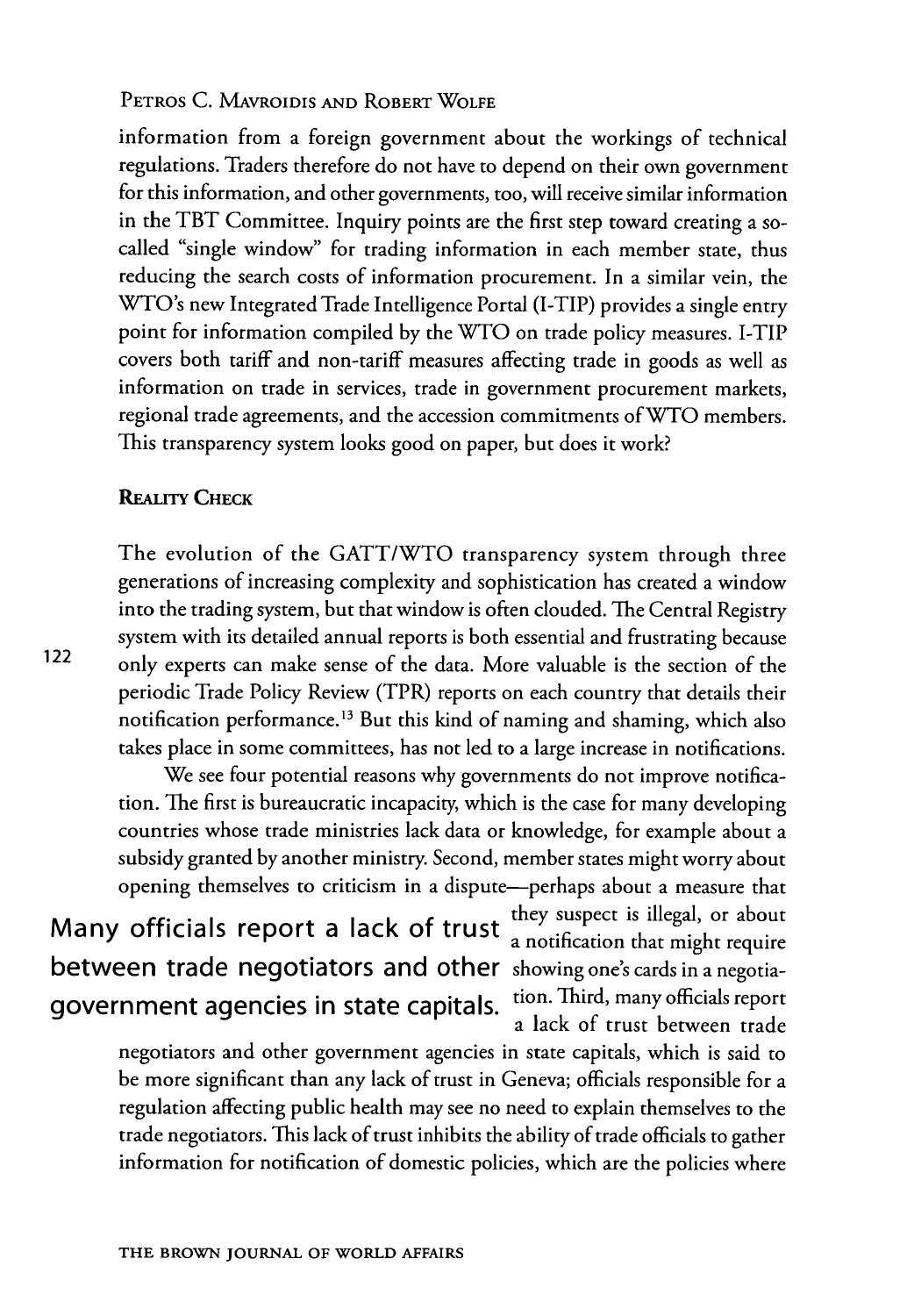notification is most valuable. Fourth, there is ambiguity about what exactly to notify. Case law, as cited above, has interpreted "law of general application" as tantamount to measures that are not transaction-specific. This interpretation

with the imposition of duties on law of general application) but

# might be enough when we deal In practice then, the only discipline one particular shipment (that exacted toward those who violate would not be characterized as a transparency obligations is, in fact, transiaw of general application, but parency. We argue that more is needed.

for example, when an antidumping duty is imposed, since similar duties might or might not cover specific transactions. Similar ambiguities concern the understanding of the term "subsidy," since **it** is often difficult to understand whether a benefit, for example, has been bestowed. The antisubsidy counterfactual is often difficult to establish.

In the latest in a long series of such efforts, the chairperson of the General Council wrote to the chairs of all **WTO** bodies in February **2009** asking them to consult with members on ways to improve the timeliness and completeness of notifications and other information flows on trade measures. The subsequent annual overview of the trading system **by** the Director-General contained a new section on transparency, repeated every year year.<sup>14</sup> This section revealed that many of the required notifications are late, incomplete, or never submitted at all. No committee has a perfect record, although some are better than others. The record of notification of industrial subsidies is especially poor.<sup>15</sup> While many of the poor performers are small countries of little overall significance in the trading system, some of the recalcitrant are among the largest traders. In April **2013,** the chair of the Subsidies and Countervailing Measures **(SCM)** Committee listed the **71** members that had not made 2011 notifications, which included four of the top **30** merchandise exporters: China, Indonesia, Thailand, and the United Arab Emirates.<sup>16</sup> The excuses offered included technical and capacity constraints as well as coordination difficulties.

**A** related problem is the inability or unwillingness of many members to use second-generation transparency mechanisms **by** asking questions in committees. The nearly **900** questions asked in the **SCM** committee from **2008** to 2012 were asked **by** only **16** members, all but two of whom are **G-20** countries, although the questions were posed to *58* members (counting the **EU** as one in both cases). This reticence may be a manifestation of the glass house syndrome: some members might be afraid to ask a question, since doing so might provoke questions about their own behavior. Alternatively, members might not ask ques123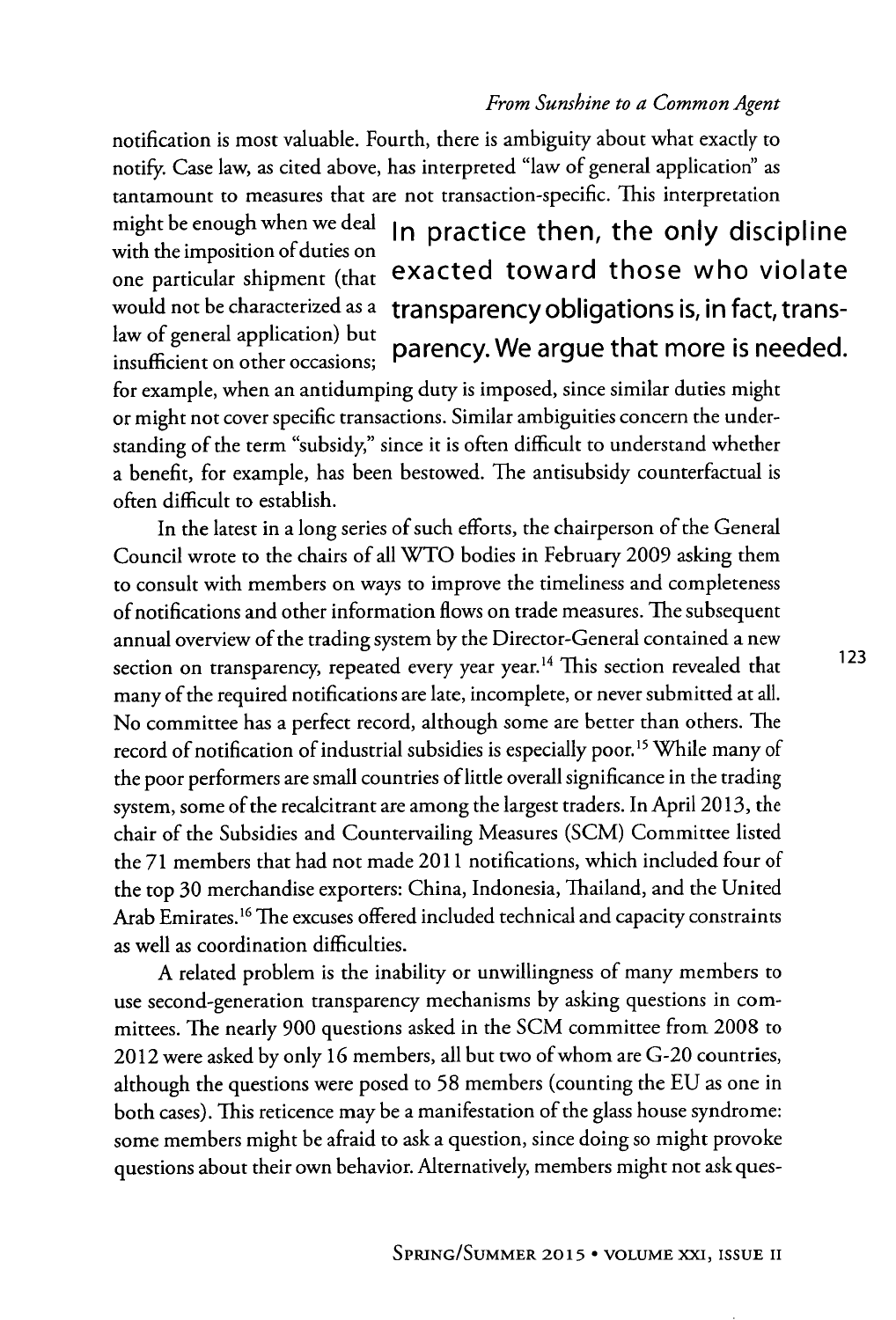tions because they do not see the value of either notification or surveillance.

Violations of transparency obligations are, like any other form of noncompliance, justiciable. Under the de facto system of prospective remedies adopted **by** WTO panels, members that have failed in their obligation to disclose information need only notify the WTO **ex** post facto. An illustrative **case** is the Trondheim litigation, in which Norway had failed to respect its transparency obligations under the Government Procurement Agreement.<sup>17</sup> The United States, after discovering Norway's failure to comply with transparency obligations, prevailed in the subsequent **GATT** dispute but had to be content with a Pyrrhic victory. **All** that the panel requested from Norway was a promise never to repeat this behavior. In practice then, the only discipline exacted toward those who violate transparency obligations is, in fact, transparency. We argue that more is needed.

#### EMPOWERMENT OF **THE COMMON AGENT**

The objective of WTO transparency is not only to reduce information asymmetries among governments, but also those among the state, economic actors, and citizens. Article X. **1** of the **GATT** requires publication of certain trade policy information for the benefit of both governments and traders. 124 Article X.3 requires the creation of independent administrative law tribunals to allow prompt adjudication of customs matters. More recent WTO agreements go further in specifying domestic administrative law requirements. While the WTO is primarily thought of as a contract among governments, its rules are also meant to serve traders. The rights of private parties under the Government Procurement Agreement and the obligation to establish inquiry points under the TBT Agreement and Agreement on the Application of Sanitary and Phytosanitary Measures **(SPS)** go in the same direction; these are obligations aiming to benefit private agents directly, rather than WTO members. The WTO's differing objectives create a trilemma: the surveillance system is designed to monitor official obligations on behalf of governments. Citizens and analysts, however, are more interested in the economic or social impact of policy, not the implementation of commitments. Traders are only served if governments publish information at home and if all WTO data is accessible in user-friendly form. In short, everyone needs more information, and they need efficient access to it, but their needs are not being met **by** the current system. Trade policy information is a public good, especially for traders and for smaller member states. Like all public goods, this information tends to be underprovided. We first explore the missing incentives in the system before proposing a solution.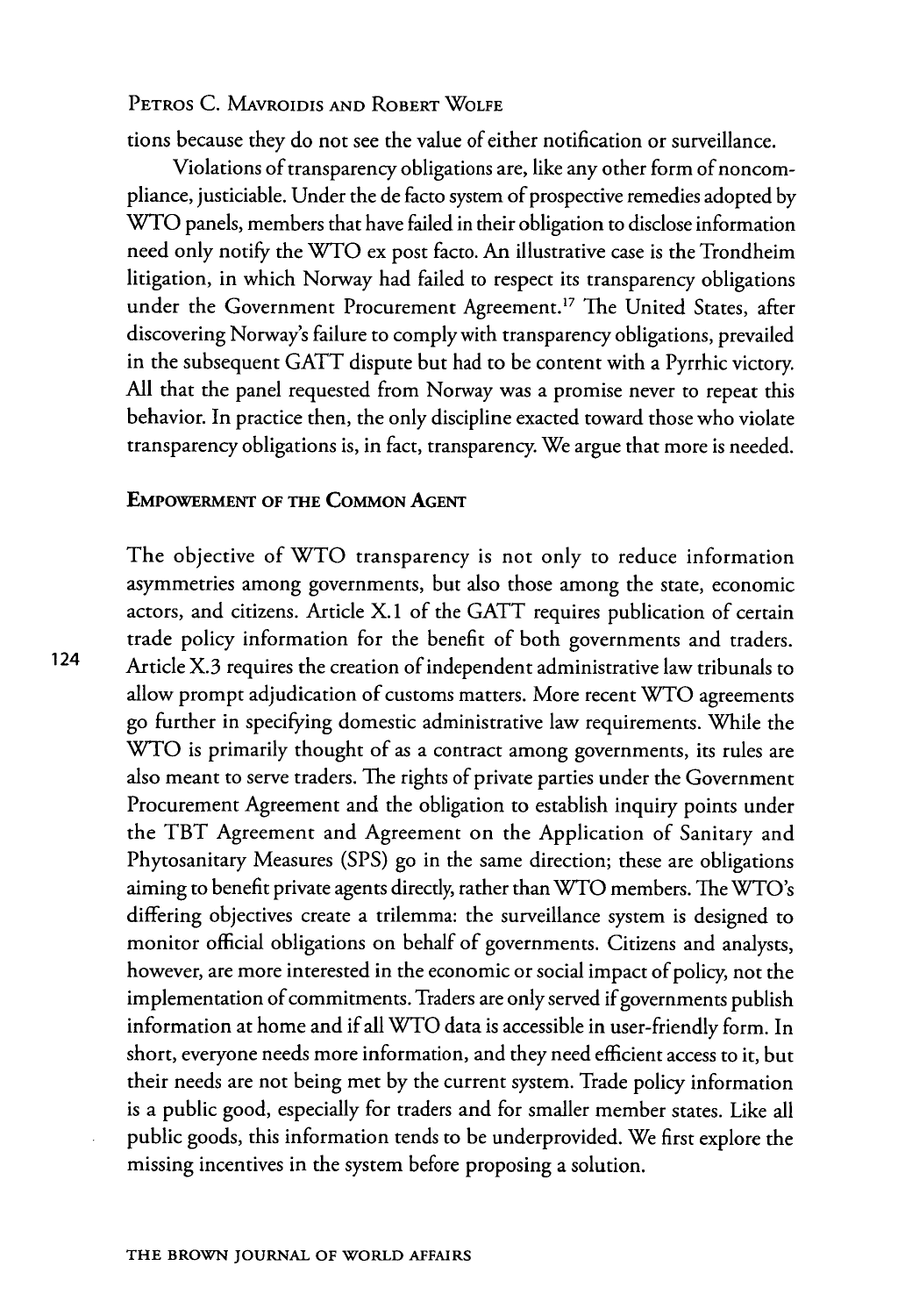### *WHOSE AGENCY?*

It is **by** now commonplace to treat information as a commodity. There are undeniable search costs when trying to unearth information, and some agents cannot bear them. Developing countries in the WTO-which are typically

from transparency, since goods and services to few

### poor-profit considerably Trade policy information is a public good, procuring information is especially for traders and for smaller more costly for them. They member states. Like all public goods, export small numbers of  $\mu$ ,  $\mu$ ,  $\mu$ this information tends to underprovided.

countries, and they lack a large diplomatic network of officials gathering commercial information abroad. Similarly, smaller traders lack in-house trade intelligence capacity and cannot afford to procure it from big multinational law firms.

When it comes to honoring their transparency obligations, WTO members seem to more often than not emphasize their right to divulge or not divulge, focusing less on the consequence of this exercise of discretion--which is that others may be limited in their right to know about measures affecting trade. Moreover, one should not underestimate the collective action problem that arises, even for large members. For instance, why should the United States incur the cost of procuring information through reverse notifications when all members will benefit from the information revealed? The United States has submitted extensive reverse notifications of Chinese and Indian subsidies, but few other members have the capacity to generate such analysis of another member's policies. The United States might also have an incentive in similar situations to keep information to itself rather than serving the general good with a reverse notification or a detailed question in a committee.

Given the missing incentives to notify, one solution might be to cut through the trilemma **by** enabling a disinterested party to acquire and disseminate information as the common agent of all participants in the trading system.

### *WHAT HAPPENS ALREADY*

Our analysis shows that small countries and small firms in particular need more support from the WTO in terms of supplying transparency regarding their own policies. The Secretariat has some capacity to act as the common agent of the members; this role should be enhanced. The WTO has multiple principals-160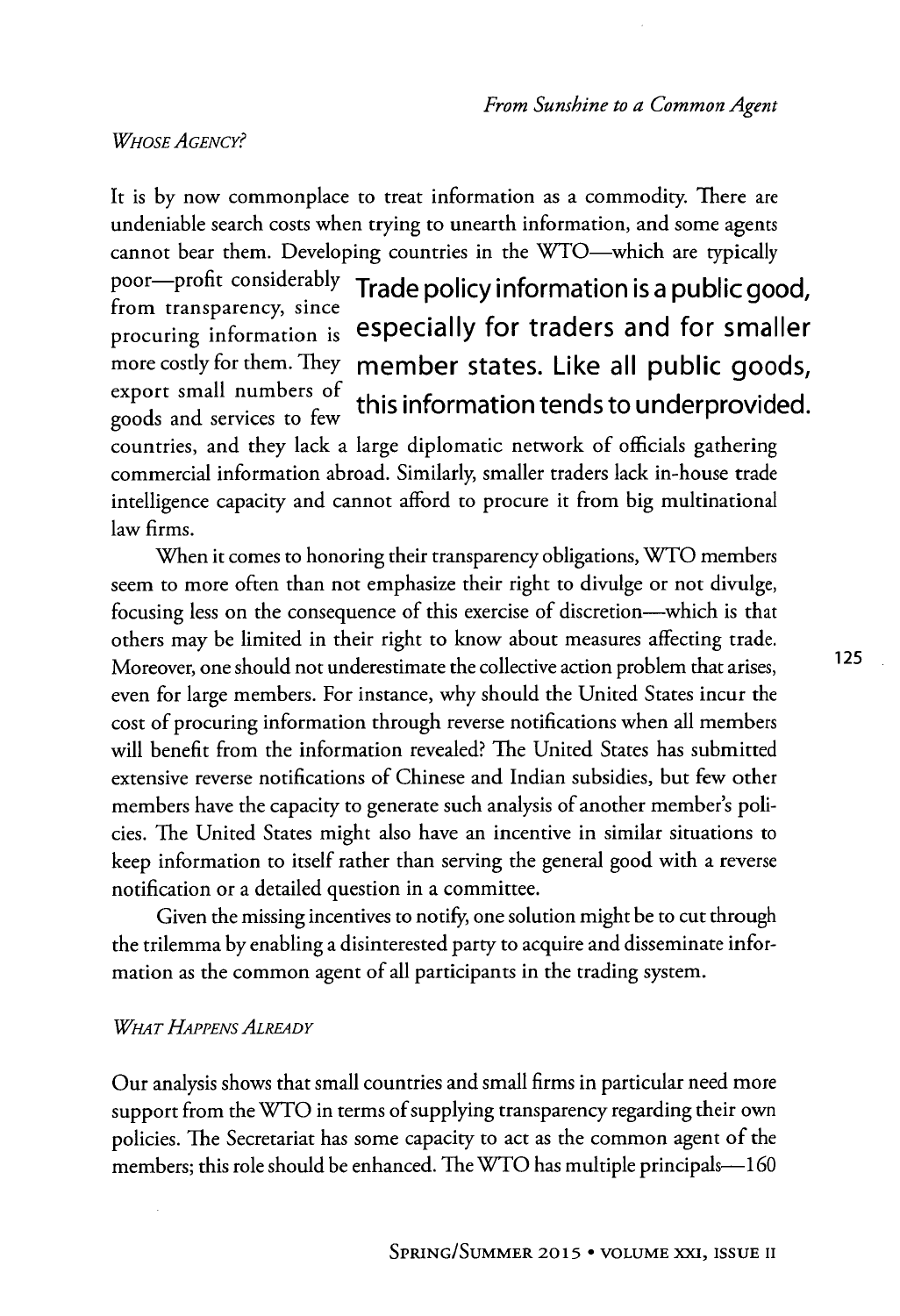member governments, but also citizens and hundreds of millions of traders. Sunshine as now practiced does not properly enable these agents to discipline other agents who may not be playing **by** the rules. In order to ensure such discipline is possible, two things are required, both of which can only come from a common agent: active efforts to **1)** increase the amount of information available; and 2) make that information widely available in a useful way. The move toward increasing the role of the WTO Secretariat is the implicit response to the failure of WTO members to submit notifications.

The core of each TPR report is based on the notifications from members, but each report builds on a far wider range of information. The Secretariat collects data from official sources, which include questionnaires to members under review, and non-official sources, including other international organizations, media reports, and NGOs. To ensure accuracy, the Secretariat seeks to verify data that comes from non-official sources when discussing the draft of its report with the members.<sup>18</sup>

Members created a new mechanism in response to the Great Recession that began in **2008.** After the **G-20** asked the **WTO** and other international organizations to monitor their collective commitment to avoid protectionism, the WTO began issuing periodic crisis-monitoring reports. These reports are **126** a novel extension of the mandate of the Trade Policy Review Body, that is, the WTO organ administering the functioning of TPRM.<sup>19</sup> The Director-General claimed that he had the authority under the WTO agreements to conduct the crisis monitoring, but members only formalized this role in December 2011 **<sup>20</sup>** Members had discovered that the periodic Secretariat reports were factual and useful, especially for smaller members that could not begin to generate such data on their own, and that the Secretariat was not trying to add to the dispute settlement system through the back door.<sup>21</sup>

The Secretariat can only do so much, however. It too faces search costs and has limited power of naming and shaming.

### *A LOOK INTO THE FUTURE*

Transparency cannot have the same content for WTO members as for individual traders. Irrespective of whether we talk about customs matters, technical barriers to trade, or government procurement, the intensity of information should be different. Traders do not possess sophisticated bureaucracies that will process supplied information for them. One would not expect that small and medium enterprises would have in-house lawyers, for example, who will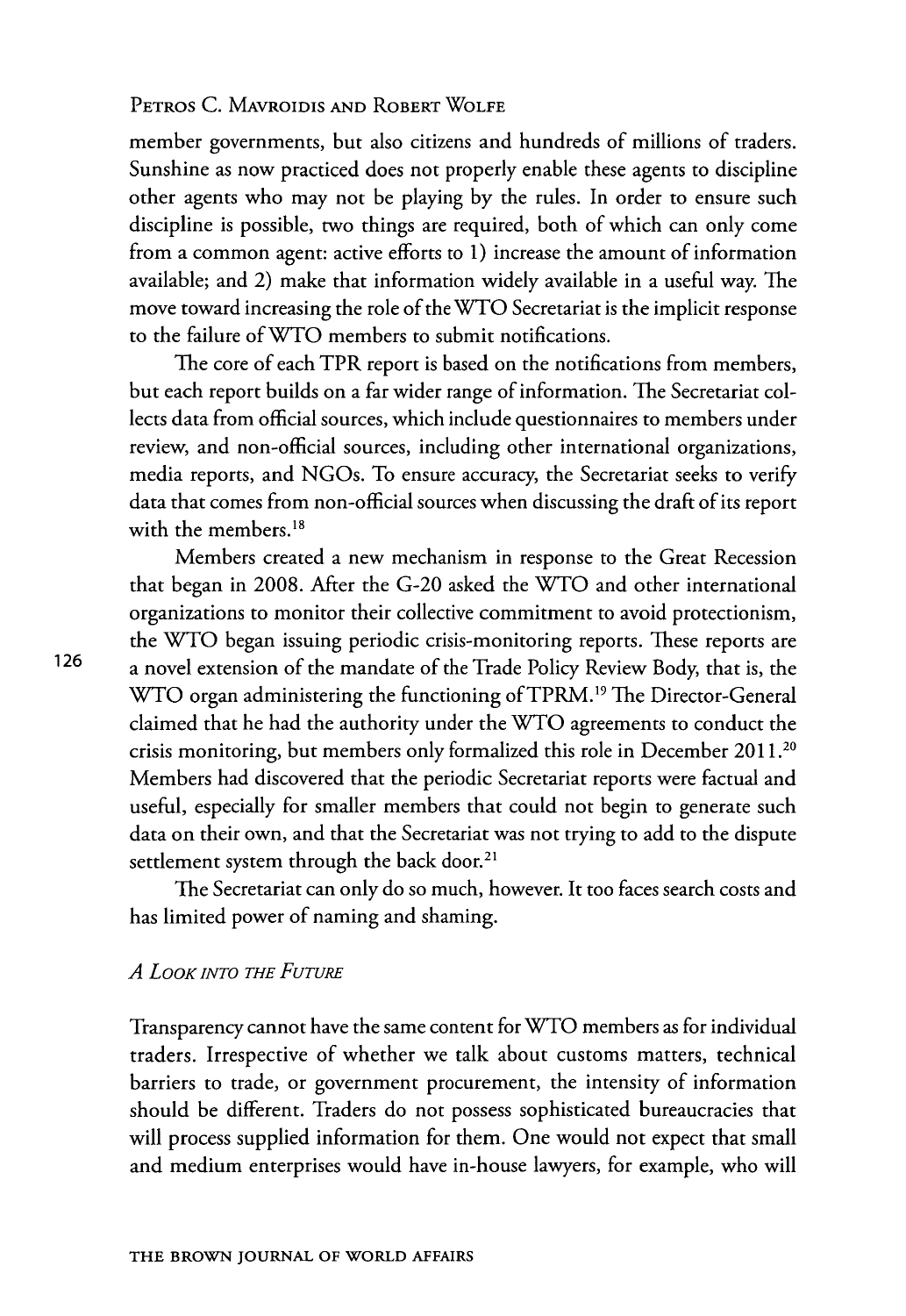process information regarding measures in export markets in a systematic manner in order to assess their consistency. The potential usefulness of similar investment for traders would **by** far outweigh its costs for the WTO. The level of disaggregation should be different when information is meant to accustom traders to trade policies. We see a role for the WTO as the common agent to supply information when it is undersupplied. In effect, the Secretariat can function as a complement in Geneva to the development of the single window for certain kinds of information in capitals. We would like to see three innovations that would support the changing role that the WTO ought to play in international trade relations.

First, the Secretariat should be more proactive in collecting information and making it available, which would require some internal reorganization of the staff and most likely some additional investment as well. The inadequate notifications **by** WTO members can be partially mitigated **by** giving the Secretariat increased scope and resources to act as the common agent of members. In this role, the Secretariat would assemble information that ought to have been disseminated through notifications. This authority should be subject to the principle that any information collected in this way should be verified **by** members.

Second, the Secretariat should keep a data set with the number of notifications in general and **by** agreement for each WTO member for a five-year **127** period. **If** in any year a given WTO member is below the mean, either for the membership as a whole or for members at a similar stage of development, then WTO officials would target that member on a priority basis. Similarly, if important developments occur and there is no upward deviation from the mean number of notifications, then again this WTO member should be reviewed on a priority basis.

Third, as the common agent, the Secretariat needs to pay special attention to collecting ongoing information about the operation of regional or preferential trade agreements (PTAs). The WTO is not the only game in town, as over **500** regional trade schemes have been established and some mega-regional schemes are in the works. We know little, if anything, about the workings of those schemes after their review **by** the CRTA has been completed. Yet, these agreements are full ofTBT+, **SPS+,** and **GPA+** disciplines, which at least potentially affect each and every WTO member and trader.<sup>22</sup> A bridge must be built to ensure a steady flow of information about the operation of PTAs. Such exercise of transparency and dissemination matters for PTA participants themselves because most such agreements have weak institutional structures, no strong notification obligations, and no Secretariat to process notifications in any case.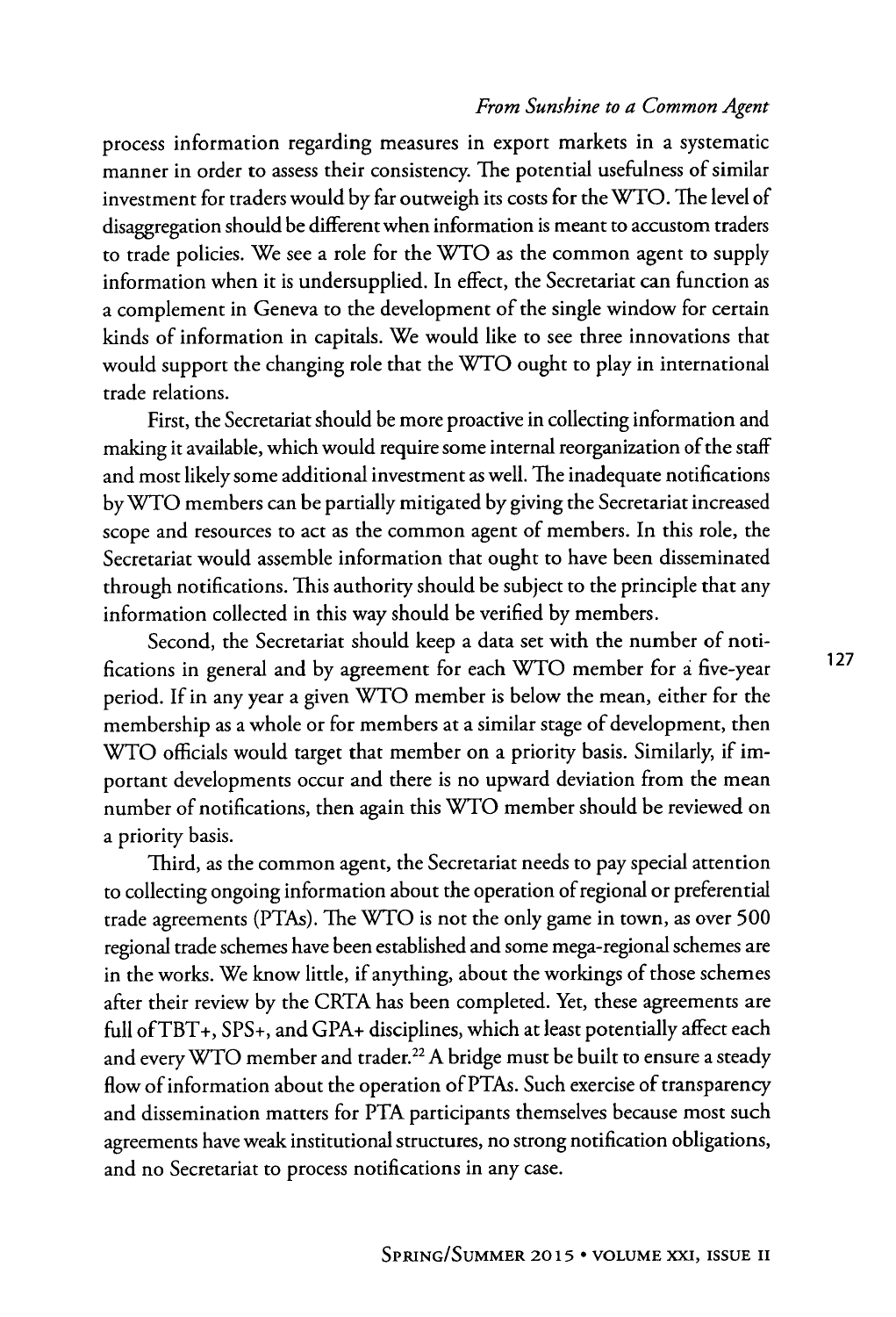### PETROS **C.** MAVROIDIS **AND** ROBERT WOLFE **SUNSHINE** REQUIRES **A** STRONGER LENS

Justice Brandeis might have overstated the efficiency of sunshine, but he certainly did not overstate the case for transparency. The work of Nobel Prize-winning economists, such as George Akerlof, Joseph Stiglitz, Michael Spence, and Oliver **E.** Williamson, demonstrates that information should be treated like all other scarce commodities. Information, after all, is costly and not equally accessible. Transparency obligations aim to equalize conditions of procuring information across all trading nations and their traders, assuming fair play **by** all. In the case of international trade, where almost all government intervention affects the trade outcome in one way or the other, the quest for equalizing access to information is also a quest for efficient access to information. It does not help traders much to say that information is available if they do not also know where it is available. We see a need to strengthen the existing disciplinary measures and to expand the role for the WTO to act as a lens-by helping to shine a more focused light where it is needed. Many more actors will then be able to obtain the information necessary for disciplining the few who try to restrict trade at the expense of the many. It is high time that the WTO addresses the oft-forgotten inconvenient truth: the WTO is a government-to-government contract that affects the lives of **128** individual traders. In this vein, we recommend a more active role for the WTO Secretariat and a wider use of the information provided.

> As more developing countries participate in global value chains and as micro-firms in all countries participate in rapidly expanding Internet-enabled trade, a much wider group of economic actors will figure prominently in global trade. The issue of information asymmetry will therefore become exponentially more complex. No PTA can create the apparatus necessary to solve this problem. The WTO can provide such information, but only with an expanded role for the Secretariat as a common agent to collect, aggregate, and disseminate trade policy intelligence. **0**

#### **NOTES**

**1.** Louis **D.** Brandeis, *Other People's Money and How the Bankers Use It* (New York: **F.A.** Stokes, 1914).

2. "Notifications Required from the Contracting Parties: Note **by** the Secretariat," General Agreement on Tariffs and Trade, August **1, 1978.**

**3.** WTO Working Group on Notification Obligations and Procedures, "Background Note **by** the Secretariat on Notification Procedures in the **GATT** since **1979,"** (Geneva: World Trade Organization, June **30, 1995).**

4. This section is based in part on Terry Collins-Williams and Robert Wolfe, "Transparency as a Trade PolicyTool: The WTO's Cloudy Windows," *World Trade Review* **9,** no. 4 (October 2010): **551-8 1;** Robert Wolfe, "Letting the Sun Shine in at the WTO: How Transparency Brings the Trading System to Life,"